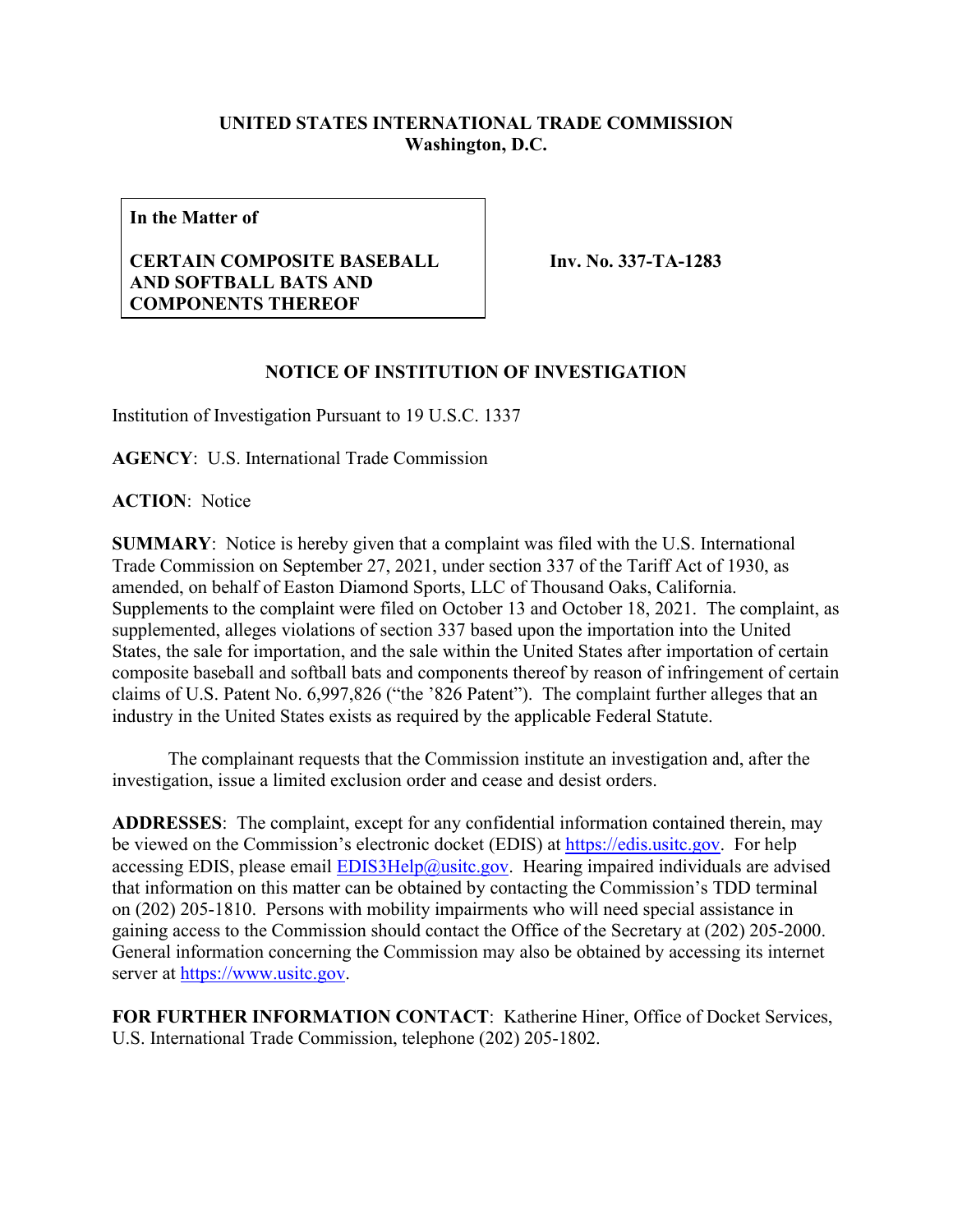## **SUPPLEMENTARY INFORMATION**:

**AUTHORITY**: The authority for institution of this investigation is contained in section 337 of the Tariff Act of 1930, as amended, 19 U.S.C. 1337, and in section 210.10 of the Commission's Rules of Practice and Procedure, 19 C.F.R. 210.10 (2020).

**SCOPE OF INVESTIGATION**: Having considered the complaint, the U.S. International Trade Commission, on October 26, 2021, **ORDERED THAT** –

(1) Pursuant to subsection (b) of section 337 of the Tariff Act of 1930, as amended, an investigation be instituted to determine whether there is a violation of subsection (a)(1)(B) of section 337 in the importation into the United States, the sale for importation, or the sale within the United States after importation of certain products identified in paragraph (2) by reason of infringement of one or more of claims 1-5, 9-12, 14-15, and 18-19 of the '826 Patent, and whether an industry in the United States exists as required by subsection (a)(2) of section 337;

(2) Pursuant to section 210.10(b)(1) of the Commission's Rules of Practice and Procedure, 19 C.F.R. 210.10(b)(1), the plain language description of the accused products or category of accused products, which defines the scope of the investigation, is "composite baseball and softball bats having a barrel formed by more than one cylindrical layer of material";

(3) For the purpose of the investigation so instituted, the following are hereby named as parties upon which this notice of investigation shall be served:

(a) The complainant is:

Easton Diamond Sports, LLC 3500 Willow Lane Thousand Oaks, CA 91361

(b) The respondents are the following entities alleged to be in violation of section 337, and are the parties upon which the complaint is to be served:

> Juno Athletics LLC 1000 Williams Boulevard, Unit 2703 Aventura, FL 33160

Monsta Athletics LLC 1090 5th Street, Suite 115 Calimesa, CA 92320

Proton Sports Inc. 7904 East Chaparral Road, Suite A110 Scottsdale, AZ 85250